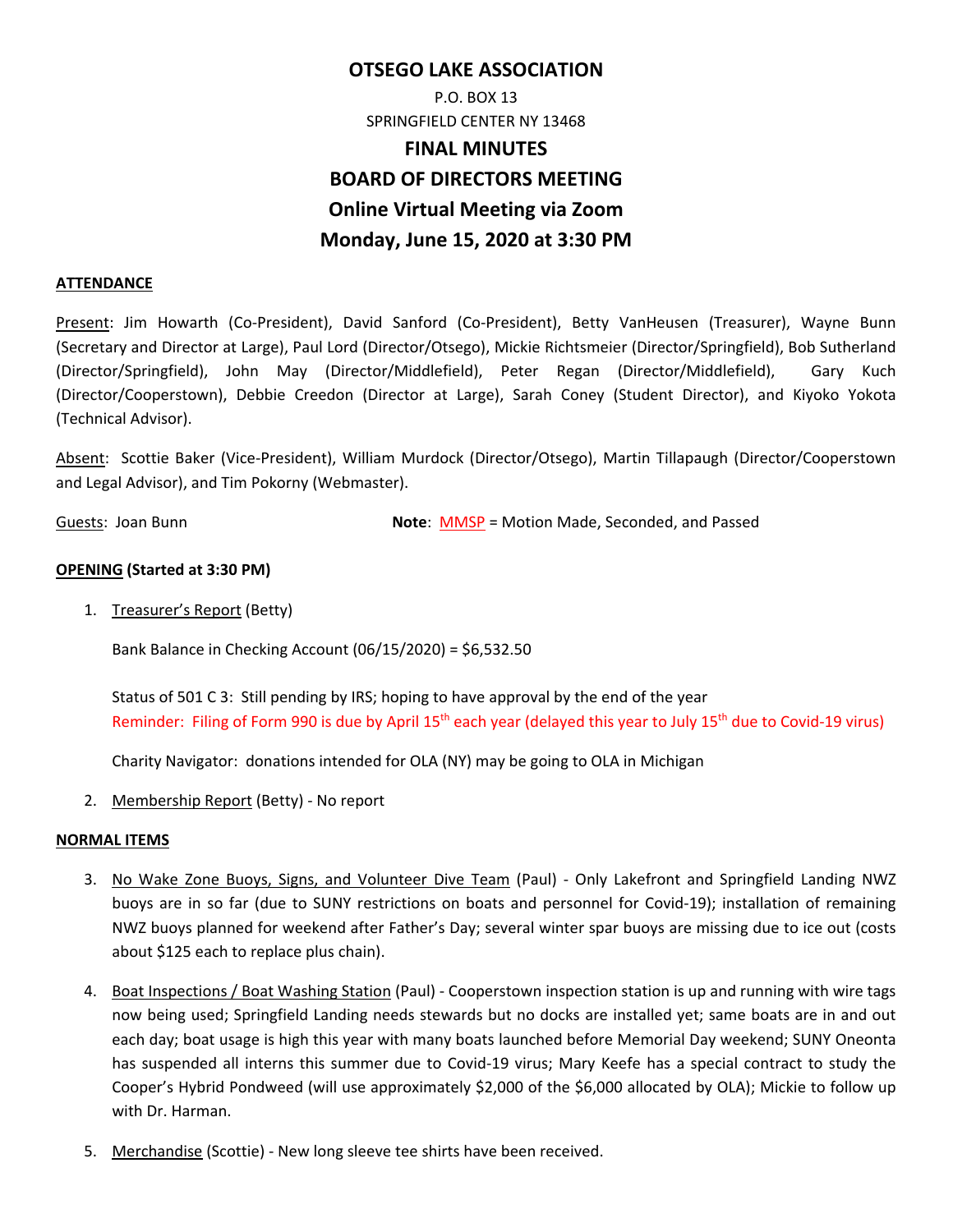- 6. Newsletter (Jim) The Summer 2020 newsletter (theme of "Wade In The Water") was sent via e-mail and hard copy; great job by all.
- 7. Website (Tim) ‐ A scan bill was received for continuation of the website but Tim determined that it was not the proper bill and did not pay it.
- 8. Coordination with Other Organizations This is an on-going process with OCCA, Otsego 2000, and Otsego Land Trust as needed.
- 9. Boat Parade (Wayne) OLA's Annual "We Love Our Lake" Decorated Boat Parade will be held on July  $4^{th}$  starting at 3:00 PM off Three Mile Point; due to the Covid-19, there will be no prizes or candy given out; a note about joining OLA has been added to the advertising flyer; Betty will prepare a poster advertising the boat parade and place it at the Springfield  $4<sup>th</sup>$  of July Brooks BBQ (take out only this year); the advertising flyer has been placed at the normal locations in and around the Village.
- 10. Annual Membership Gathering (Gary, Mickie, & Bob) The Annual Membership Gathering (formerly called the Annual Membership Meeting) was originally scheduled to be held at the Otsego Sailing Club's new pavilion on Saturday, August 8<sup>th</sup>. However, due to the CDC and NYSDOH guidelines on the Covid-19 virus, the Otsego Sailing Club pavilion is now not available for our use. Therefore, the Board discussed three options for the 2020 Annual Membership Gathering: Option 1 - Use only the newsletter and website to present the topics; Option 2 -Conduct a shorter online virtual meeting via Zoom or other platform with a reduced format; and Option 3 -Conduct a longer online virtual meeting via Zoom or other platform with our regular format. After much discussion, there was a MMSP to select Option 2 with the meeting to be held on Saturday, August  $8^{th}$  starting at 9:00 AM and including a format taking no longer than 60 minutes. Gary, Tim, and Sarah will work on selecting the best platform (i.e. Zoom, MS Team, etc.) for the meeting. The format will include our normal items such as the Co-Presidents report, a Treasurer's report, a membership report, the Lake Citizen Award, and four brief scientific updates by SUNY Oneonta faculty and students including the CLMB, Cooper's Hybrid Pondweed, European Frogbit, and Thwarting Aquatic Invasive Species. Each summary presentation will last about 3 to 4 minutes with the full presentation on the OLA website. Mickie will write the article for the newsletter and Peter has volunteered to help Tim with the sandwich boards for use in advertising the Annual Membership Gathering. There was a MMSP to use an expanded mailing list to advertise the gathering. A "dry run" of the online virtual meeting will be conducted a few days before the actual meeting (date and time to be determined).
- 11. NYSFOLA (Wayne) The 2020 annual conference scheduled for Lake George on May  $1^{st}$  and May  $^{2nd}$  was canceled due to the Covid‐19 virus; no word yet on whether the newsletters contest was canceled.
- 12. Lake Clean Up Day (Debbie) Due to the Covid-19 virus, there was a MMSP to postpone the lake clean up day until 2021; summer interns are not available this year plus SUNY Oneonta has issued restrictions as to how many people can be on their boats.

## **OLD BUSINESS**

E‐Mail Motions by OLA Board ‐ The Board still needs to draft a change to the OLA by‐laws to allow passing motions via e‐ mails. Paul and Mickie have presented preliminary thoughts and will coordinate the change at a future Board meeting.

#### **NEW BUSINESS**

13. Election of Officers - Due to the Covid-19 virus and not having an in-person Annual Membership Gathering this year, there was a **MMSP** to extend the term of all elected Officers and appointed advisors for one year.